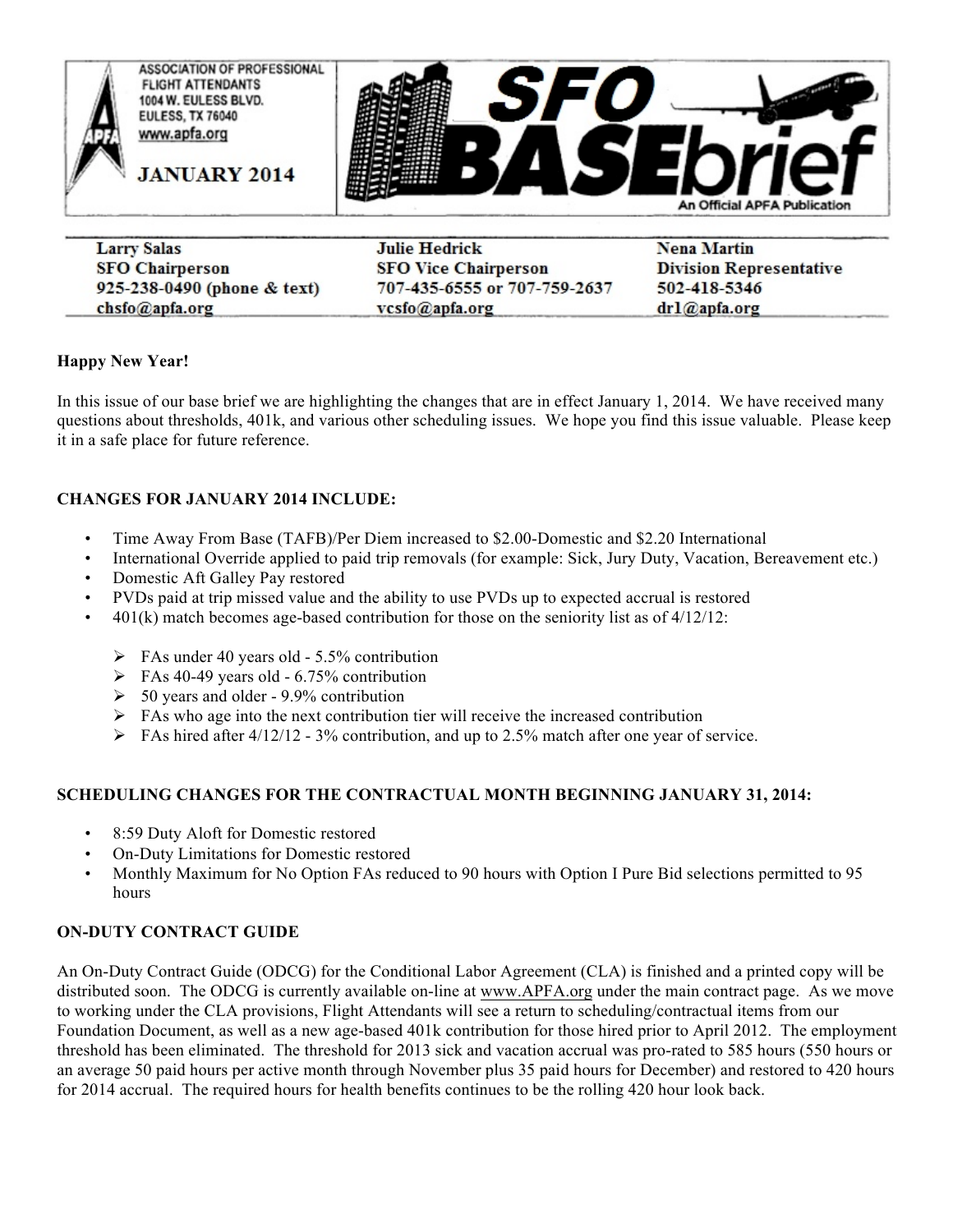## **2014 401(k) MAXIMUM CONTRIBUTIONS ANNOUNCED:**

The IRS has published the maximum contribution rates for 2014 for 401(k) accounts. You can contribute up to \$17,500 per year into your 401k in 2014. In addition, if you are over the age of 50, you can make "catch-up-contributions" of an additional \$5,500 per year. Those contributions can be into either your Standard 401(k) or your Roth 401(k).

*Beating the maximum*: Starting in January of 2014, the company will be contributing 3.0% - 9.9% of your income into your 401(k). This company contribution is ABOVE your \$17,500/\$23,000 maximum. (The company contributions do not reduce your maximum contribution.) If you put in your maximum of \$23,000 and the company contributes an additional \$5,000, you could add \$28,000 to your  $401(k)$  in 2014. Remember, regardless of whether you make contributions to your standard  $401(k)$  or Roth  $401(k)$ , the company contributions will go into the standard  $401(k)$ . For more information, check the Education Center on www.retireonline.com

# **FROM THE SCHEDULING DEPARTMENT**

#### **Bid Line Guarantee**

APFA has received several calls concerning pay protection and how it applies to Flight Attendants who subsequently trade down in time or drop a trip.

When a Flight Attendant loses time due to a misconnect, illegality, or cancellation (MIC) but protects GUARANTEE, her/his PPROJ could reflect lower hours than the GUARANTEE. The Flight Attendant will be paid the guaranteed hours should s/he fly less than the original value of the trip.

However, should a Flight Attendant then trade down in time or drop a trip, the guaranteed hours will be reduced to the PPROJ amount, losing not only the time from the drop or the trade down in time, but also the protected hours.

For example: The Flight Attendant's bid line guarantee is 80 hours and s/he has not traded or dropped any trips from her/his schedule. During the month, a MIC for a 10-hour sequence occurs. If s/he follows the steps for pay protection but does no flying, the PPROJ will now be 70 hours while the Guarantee remains at 80 hours. If s/he then trades a sequence for another trip that is worth 10 minutes less, s/he would lose not only the 10 minutes from the trade but the 10 hours of pay protection, thereby reducing her/his guarantee to 69:50 to match her/his PPROJ of 69.50

This can result in a great deal of lost paid time if a FA has multiple MICs during the month and fails to protect a trip when the PPROJ is much lower than the guarantee.

The last trip in last five days (L5D) is the only trip treated differently. If the Flight Attendant does not follow protection rules, the GUARANTEE is reduced incrementally for hours lost but not down to PPROJ.

Based on the example above:

- 1. 70 hour PPROJ with an 80 hour guarantee intact.
- 2. L5D trip worth 5 hours is lost.
- 3. Flight Attendant does not make her/himself available to protect the lost trip.
- 4. Guarantee is only reduced by the 5 hours of the trip down to 75 hours not to her/his PPROJ

#### **APFA/AFA AGREEMENT**

Over the past several months, your APFA leadership has heard from thousands of Flight Attendants at both US Airways and American Airlines regarding the process for merging our work groups. The overwhelming sentiment, and demand, was that APFA and AFA work together to achieve a mutual agreement. It is with great pride, therefore, to announce, on behalf of the APFA Board of Directors, that we have done exactly that.

During the week of December 16, 2013 leaders from AFA and APFA met in Washington for a series of mediated discussions that produced an agreement that all of us agree puts Flight Attendants first and will allow us to quickly reap the benefits of the merger. The Agreement has already been approved by the AFA-US Airways MEC and the APFA